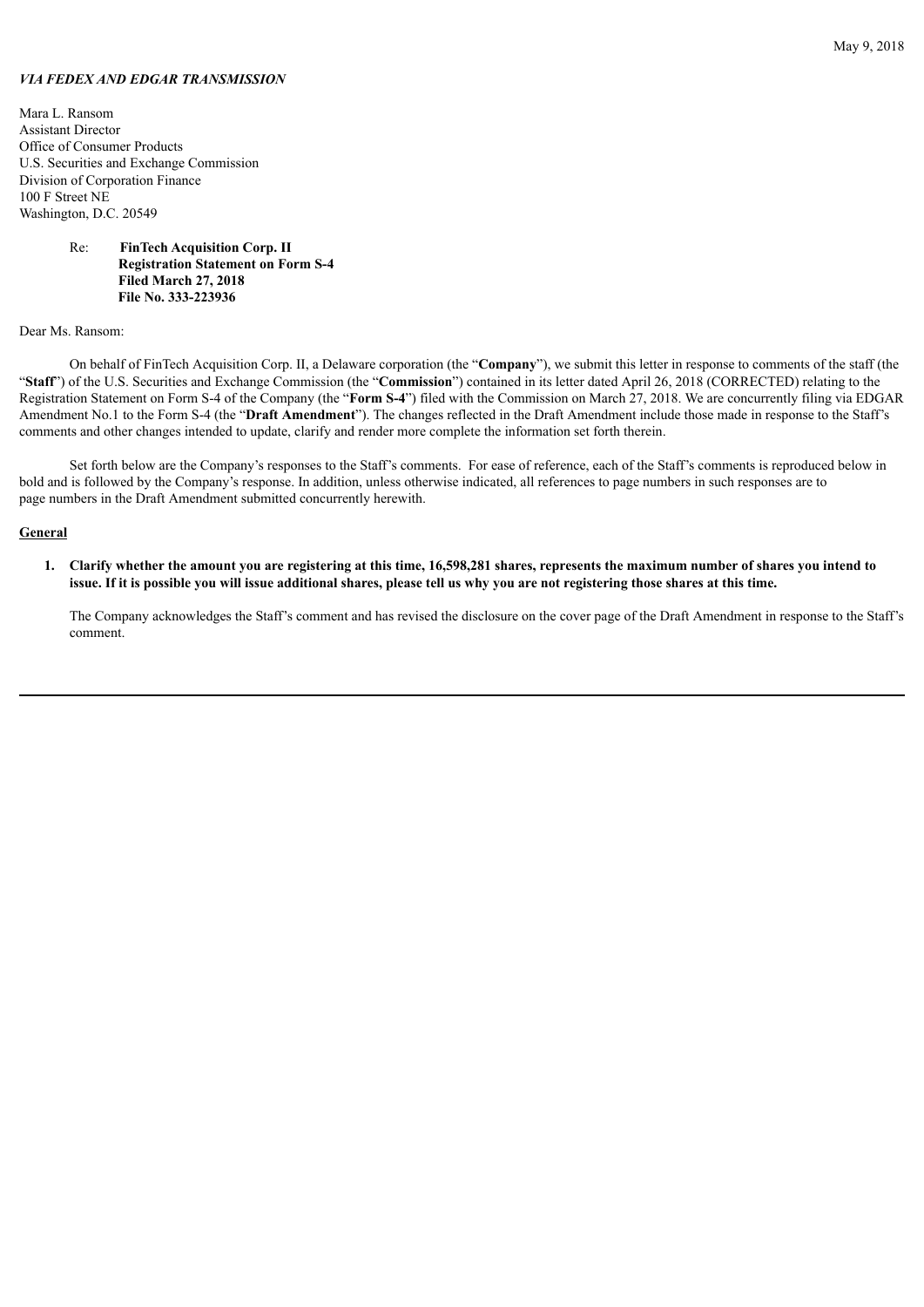2. In an appropriate place in your prospectus, please disclose the reason why and manner in which founders shares will be transferred to **Interwire LLC in connection with the Merger.**

The Company acknowledges the Staff's comment and has revised the disclosure on pages 76, 81 and 84 of the Draft Amendment in response to the Staff's comment.

## Questions & Answers about the Proposals for Stockholders, page 3

Will FinTech obtain new financing in connection with the Merger?, page 5

3. We note your disclosure that you anticipate Intermex's existing credit facility to remain in place following the merger. Please file the **governing credit agreement as an exhibit to your filing.**

The Company acknowledges the Staff's comment and has filed the credit agreement and amendment No.1 thereto as exhibits 10.29 and 10.30, respectively, to the Draft Amendment.

What happens if I vote against the Merger Proposal?, page 9

4. Please revise to clarify, if true, that your charter does not provide any means to extend the January 25, 2019 deadline for completing a **business combination.**

The Company acknowledges the Staff's comment and has revised the disclosure on page 7 of the Draft Amendment in response to the Staff's comment.

Summary of the Proxy Statement/Prospectus, page 14

The Merger Proposal, page 15

5. You state throughout your filing that the consideration to be paid in the merger will consist in part of "an estimated 16,598,281 shares of [y]our common stock based on Intermex's current capitalization and assuming the Merger is completed on June 30, 2018." Please expand the disclosure in your proxy statement/prospectus summary to provide the range of common share amounts that you may be required to issue as merger consideration. Please also add cross-references to the discussion of consideration adjustments on page 68 at appropriate **locations in your cover page, questions and answers, and proxy statement/prospectus summary.**

The Company acknowledges the Staff's comment and has revised the disclosure on the cover page and pages 3 and 13 of the Draft Amendment in response to the Staff's comment.

 $\mathfrak{D}$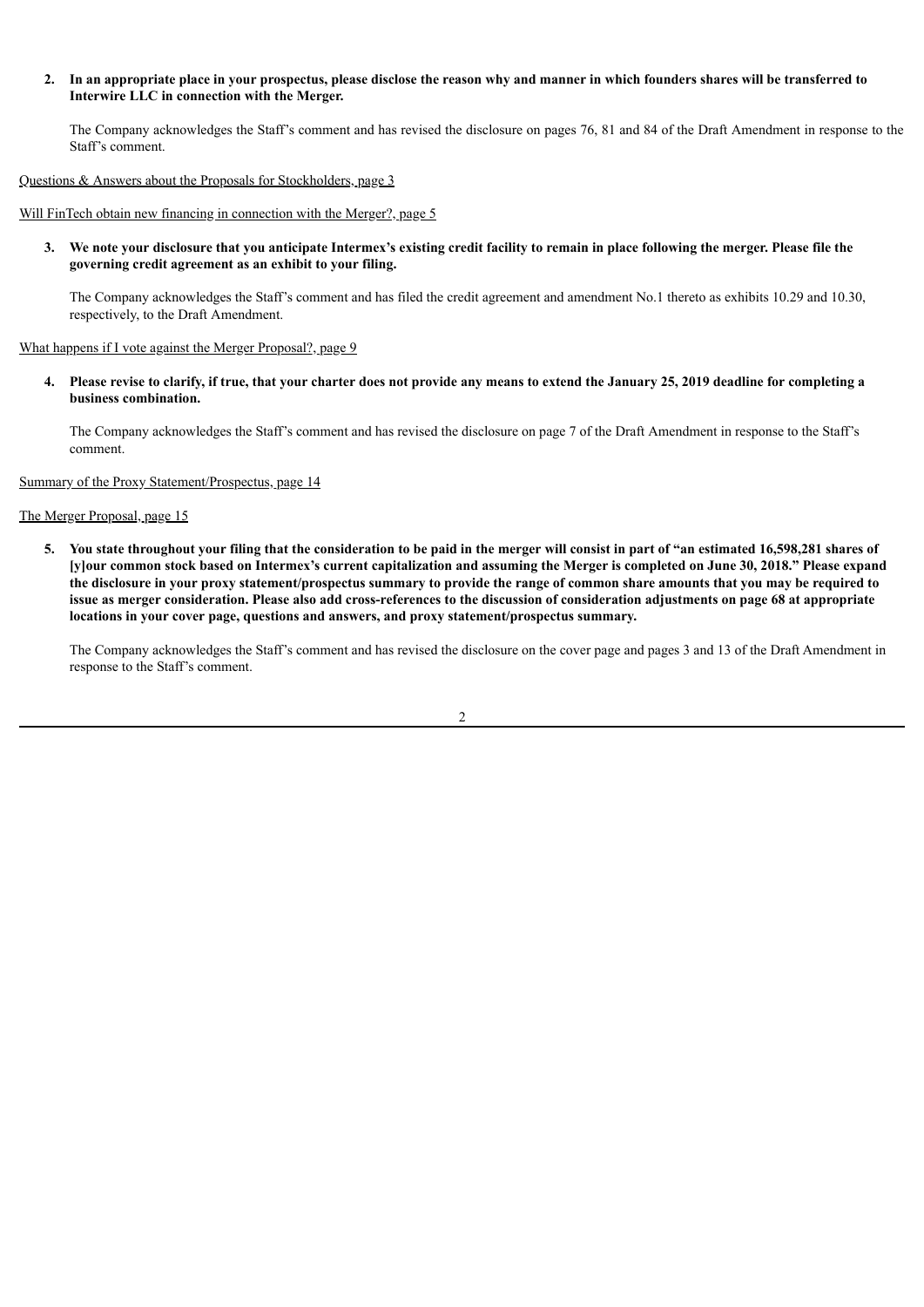6. Please revise your disclosure in the proxy statement/prospectus summary to disclose ranges or estimates of the additional consideration that you may be required to issue based on the amount of excess cash at Intermex upon closing, and explain briefly how that amount of "excess cash" will be determined. Disclose how and when you will determine whether you will issue shares or provide cash.

The Company acknowledges the Staff's comment and has revised the disclosure on pages 13 and 65 of the Draft Amendment in response to the Staff's comment.

7. You disclose here that, "It is a condition to closing under the Merger Agreement that at least \$125 million remain in the trust account after payment of all requested redemptions by our public stockholders." Please revise to clarify that this condition is waivable by Intermex.

The Company acknowledges the Staff's comment and has revised the disclosure on pages 14, 63 and 98 of the Draft Amendment in response to the Staff's comment.

Selected Historical Consolidated Financial Information of FinTech, page 22

8. You state that the selected historical consolidated financial information for Intermex Holdings, Inc. ("Holdings") as of December 31, 2015 has been derived from Holdings' audited financial statements included elsewhere in this filing. Holdings' audited financial statements do not **include an audited balance sheet as of December 31, 2015. Please revise.**

The Company acknowledges the Staff's comment and has revised the disclosure on page 20 of the Draft Amendment in response to the Staff's comment.

#### 9. Please disclose cash dividends declared in the table of financial data. Refer to Instruction 2 of Item 301 of Regulation S-K.

The Company acknowledges the Staff's comment and has revised the disclosure on page 20 of the Draft Amendment in response to the Staff's comment.

Risk Factors, page 30

Risks Relating to FinTech and the Merger, page 44

Actions taken by the initial stockholders, our officers and directors to increase the likelihood of approval of the Merger Proposal…, page 52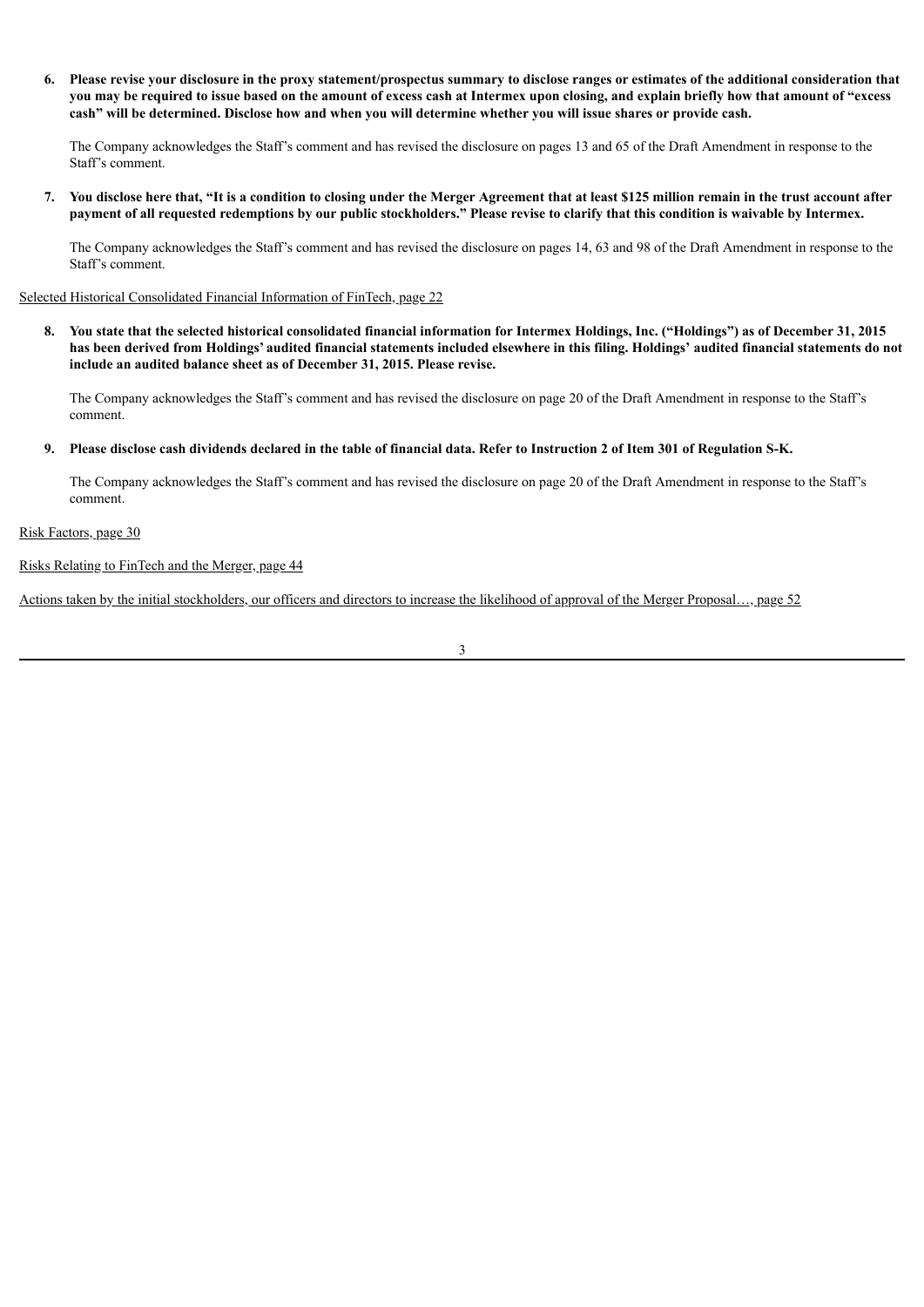# 10. We note your indication here that "one such arrangement has been made with an existing investor." Please tell us the nature and terms of this arrangement, how it was made in advance of the filing of this registration statement and how it changes the number of shares you need **to approve the Merger Proposal.**

The Company acknowledges the Staff's comment and hereby advises the Staff that on March 5, 2018, three investment funds under common control (collectively, "Investor") agreed to purchase from the Company's Sponsor an aggregate of 150,000 Founder Shares currently held by the Sponsor, for a purchase price equal to the price initially paid by the Sponsor in connection with the Company's formation and initial capitalization. The purchase and sale is contingent upon (i) the Investor holding at least 500,000 shares of common stock of the Company prior to the Merger, (ii) the Investor not exercising its redemption rights in connection with the Merger, and (iii) the successful consummation of the Merger. The Company had previously publicly filed or furnished the Merger Agreement, an investor presentation and related documents and information about the Merger, and the arrangement with the Investor was negotiated using entirely publicly-available information about the Company, Intermex and the Merger. If the Investor elects to exercise its redemption rights with respect to the shares of common stock that it holds, it will not receive the 150,000 Founders Shares from the Sponsor; there is no arrangement or agreement prohibiting the Investor from exercising redemption rights or voting against the Merger Proposal. Accordingly, the Company respectfully submits that this arrangement with the Investor does not change the number of shares that are needed to approve the Merger Proposal.

## Proposal No. 1 — The Merger Proposal, page 67

# 11. Where appropriate, please revise to include disclosure highlighting the material differences between the rights of FinTech and Intermex security holders and the rights of security holders in the post-combination company. Refer to Item 4(a)(4) of Form S-4.

The Company acknowledges the Staff's comment and has revised the disclosure on page 97 of the Draft Amendment in response to the Staff's comment.

# Structure of the Merger, page 67

## **12. Please include an organizational chart depicting your structure after consummation of the merger.**

The Company acknowledges the Staff's comment and has revised the disclosure on pages 64 and 65 of the Draft Amendment in response to the Staff's comment.

#### Shareholders Agreement, page 78

13. Explain how and when Intermex legacy stockholders will end up holding shares of your common stock when the Merger seems to **contemplate the issuance of your shares directly to the sole stockholder of Intermex.**

The Company acknowledges the Staff's comment and has revised the disclosure on page 75 of the Draft Amendment in response to the Staff's comment.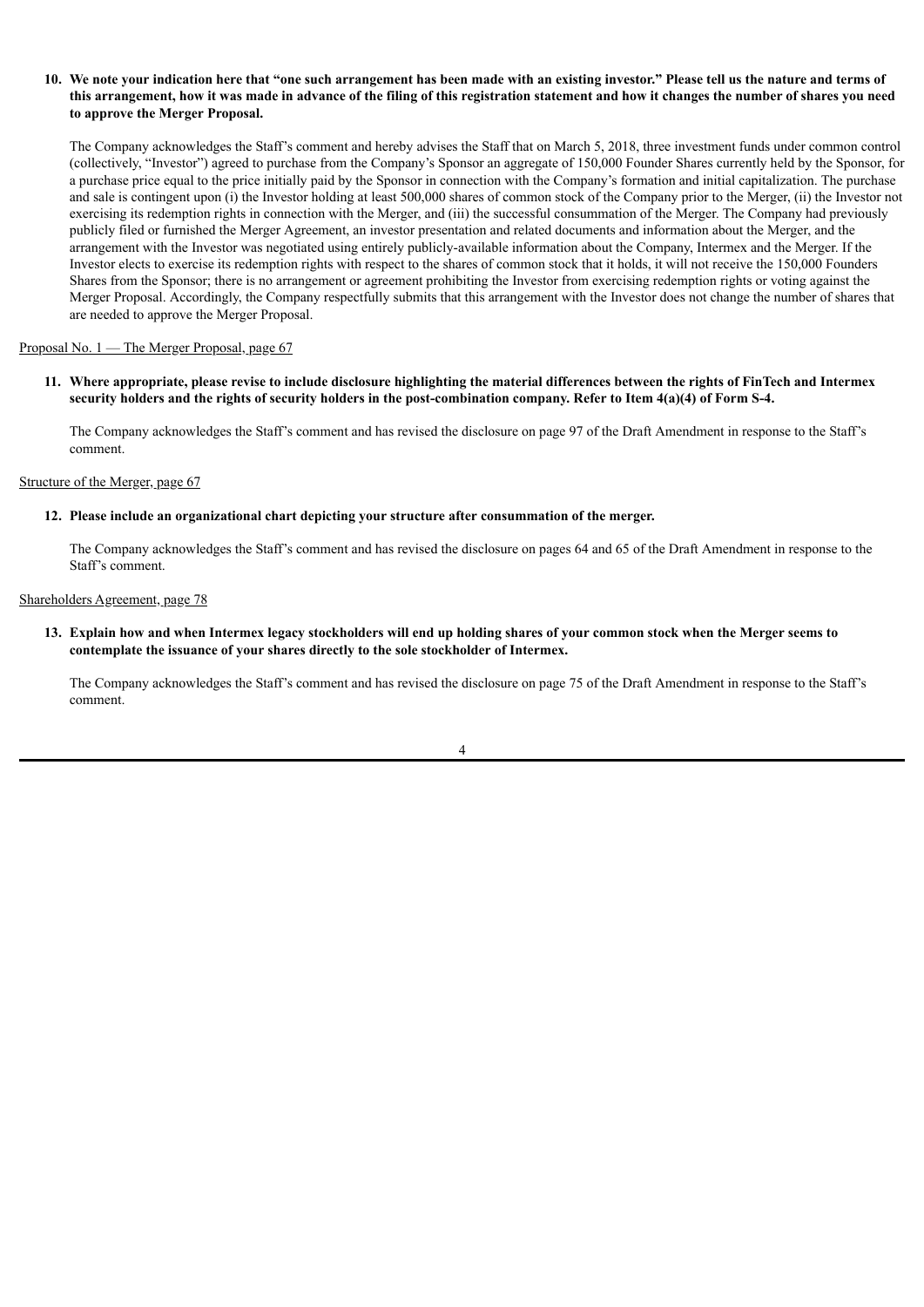### 14. Please supplementally provide us with copies of any presentations relating to the Merger that your advisors presented to your board.

The Company acknowledges the Staff's comment and has supplementally provided a copy of the presentation made to the Board of Directors of the Company by BTIG, the only presentation relating to the Merger made to the Board of Directors of the Company.

15. Please expand your disclosure on page 80 to explain why, of the approximately fifteen potential targets with which you signed non-disclosure **agreements, Intermex was the only one to which you provided a preliminary letter of intent.**

The Company acknowledges the Staff's comment and has revised the disclosure on page 77 of the Draft Amendment in response to the Staff's comment.

16. Please expand the disclosure in this section to elaborate upon the roles played by Messrs. Ferraro and Mastrangelo, Northland Securities, PayGility, Cantor Fitzgerald, and JMP Securities in evaluating the business combination. Please also disclose the projected Intermex financial information that Intermex and Stella Point provided on August 7, 2017, and disclose all other related information that Items 4(b) **of Form S-4 and 1015(b) of Regulation M-A require.**

The Company acknowledges the Staff's comment and has revised the disclosure on pages 77, 78, 79, 80 and 81 of the Draft Amendment in response to the Staff's comment. The Company further advises the Staff that the projected Intermex financial information provided on August 7, 2017 covered only projections for 2017 that were superseded by the three-year financial projections used by BTIG in preparing its fairness opinion and already disclosed in the Form S-4. As a result, the Company respectfully submits that no further disclosure is required pursuant to Items 4(b) of Form S-4 and 1015(b) of Regulation M-A with respect to these projections.

#### 17. Please revise to identify the "existing FinTech investor" with whom the negotiating parties met on October 10, 2017.

The Company acknowledges the Staff's comment and has revised the disclosure on page 80 of the Draft Amendment in response to the Staff's comment.

18. Please expand the disclosure here to include a more detailed description of the negotiations surrounding the material terms of the merger agreement, including the amount and form of consideration. For example, please specify which of the parties recommended that the initial consideration be based upon an enterprise value for Intermex of \$380 million, and explain how that amount was determined. Please provide similar disclosure regarding the negotiations surrounding those rights that the Shareholders Agreement and the Registration Rights **Agreement grant to the parties thereto.**

The Company acknowledges the Staff's comment and has revised the disclosure in the Background of the Merger section of the Draft Amendment in response to the Staff's comment.

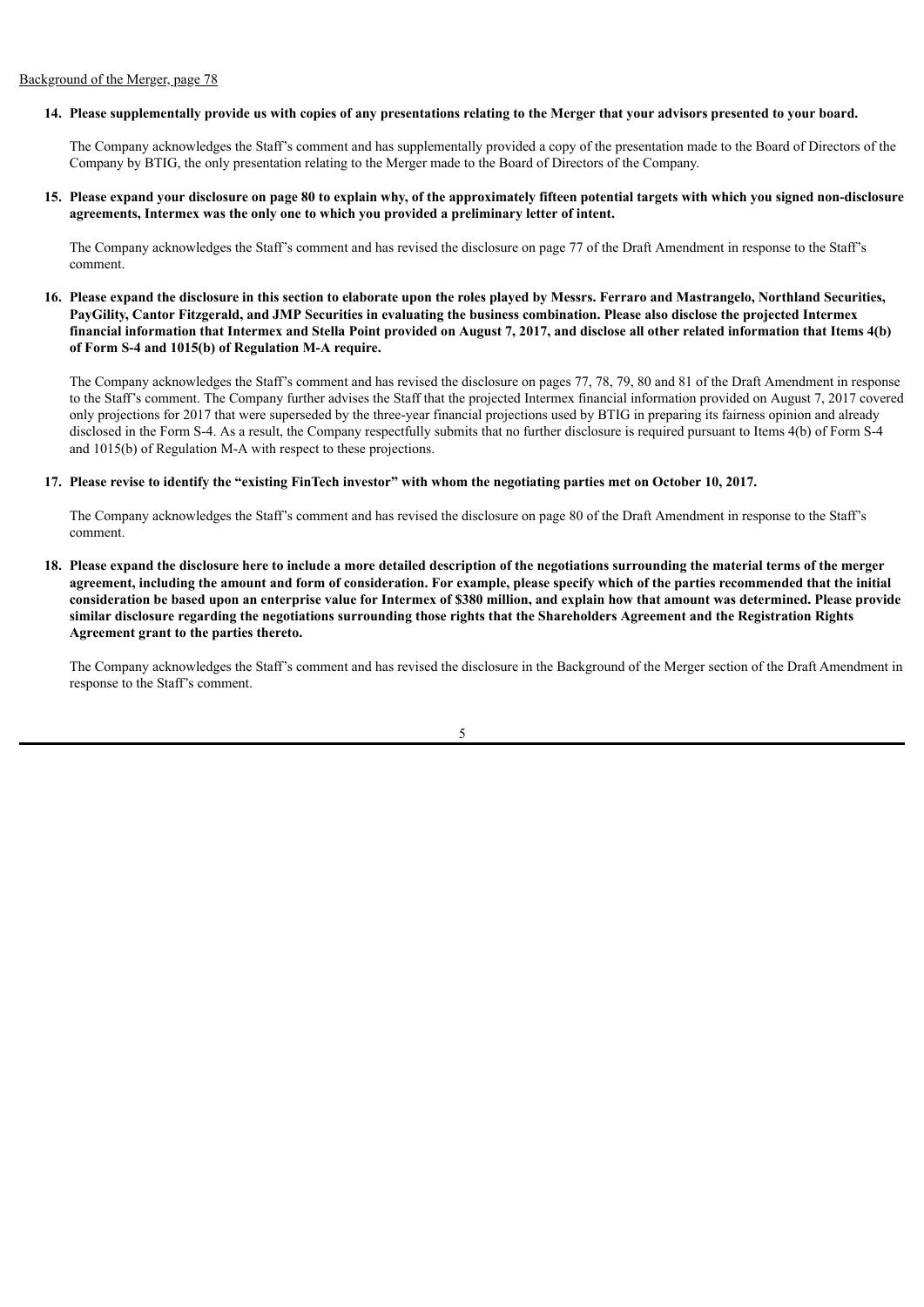# 19. With respect to the "pro forma valuation model" that you reviewed with JMP Securities on November 27, 2017, please revise to clarify who prepared the valuation model and to provide all other related information that Items 4(b) of Form S-4 and 1015(b)(6) of Regulation M-A require. Please provide similar disclosure for the PayGility report that you reference on page 84, as applicable.

The Company acknowledges the Staff's comment and has revised the disclosure on page 82 of the Draft Amendment in response to the Staff's comment. The Company further advises the Staff that the "pro forma valuation model" was prepared as a tool for calculating the Merger Consideration and the Company's post-closing enterprise valuation and not for purposes of evaluating the fairness of the Merger Consideration. The Company also advises the Staff that the PayGility diligence report was prepared on behalf of the Company in order to obtain a better understanding of Intermex's technology and related platform and not for purposes of evaluating the fairness of the Merger Consideration. As a result, the Company respectfully submits that no further disclosure is required pursuant to Items 4(b) of Form S-4 and 1015(b)(6) of Regulation M-A with respect to the "pro forma valuation model" or the PayGility diligence report.

# Reasons for the Approval of the Merger, page 86

20. Please revise to disclose whether the board considered as negative factors i) the legacy Intermex stockholders' rights under the Shareholder Agreement, including their right to designate eight directors of the company's post-merger board so long as they hold at least 10% of the company's common stock; and ii) the fact that your public stockholders will hold a minority share position in the post-merger company.

The Company acknowledges the Staff's comment and has revised the disclosure on page 86 of the Draft Amendment in response to the Staff's comment.

21. Reference is made to the sixth paragraph on page 87 where you disclose 2016 and 2015 adjusted EBITDA. Please revise to present, with equal or greater prominence, the most directly comparable financial measure calculated and presented in accordance with GAAP. In addition, please revise to present a reconciliation which shall be quantitative, to the extent available without unreasonable efforts, of the differences between the 2015 adjusted EBITDA with the most directly comparable financial measure calculated and presented in **accordance with GAAP. Refer to Item 10(e)(1)(i)(A)-(B) of Regulation S-K.**

The Company acknowledges the Staff's comment and has revised the disclosure on page 85 of the Draft Amendment in response to the Staff's comment.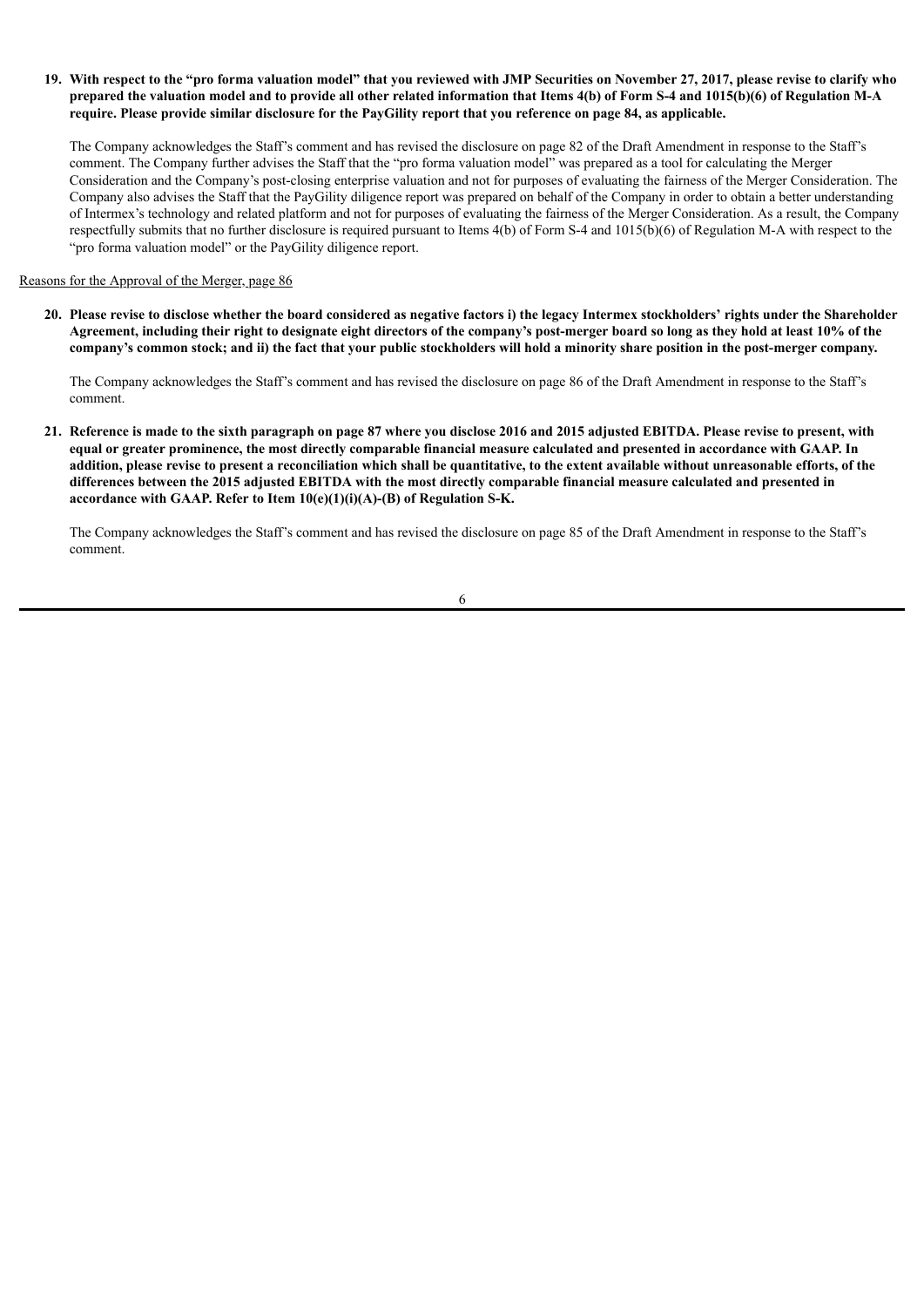Description of Fairness Opinion of BTIG, page 88

22. Please quantify the fee paid to BTIG upon delivery of the fairness opinion. In that regard, we note BTIG's statement in the third page of the fairness opinion (included as Annex D) that it "will receive a fee upon the delivery of this Opinion that is not contingent upon consummation **of the Merger . . . ." Refer to Items 4(b) of Form S-4 and 1015(b)(4) of Regulation M-A.**

The Company acknowledges the Staff's comment and has revised the disclosure on page 86 of the Draft Amendment in response to the Staff's comment.

23. In the discussion of BTIG's comparable transaction analysis on page 93, you disclose the range of LTM Adjusted EBITDA multiples that BTIG derived from the precedent transactions and the resulting implied valuation range for Intermex. Please provide comparable **disclosure regarding the range of LTM Revenue multiples derived from the precedent transactions.**

The Company acknowledges the Staff's comment and has revised the disclosure on page 90 of the Draft Amendment in response to the Staff's comment.

24. We refer you to the discussion of BTIG's discounted cash flow analysis in the penultimate paragraph of page 93. Please disclose the source of the weighted average cost of capital estimates that BTIG used to derive discount rates for Intermex's projected cash flows. Please also revise to explain why BTIG extrapolated Intermex's revenue and EBITDA beyond the fiscal years addressed in Intermex's management **projections and how it determined to do so on a flat-line basis.**

The Company acknowledges the Staff's comment and has revised the disclosure on page 91 of the Draft Amendment in response to the Staff's comment.

# Certain Projected Financial Information, page 94

25. Please disclose the basis for and the nature of the material assumptions underlying the projected financial information presented in this **section. Refer to Items 4(b) of Form S-4 and 1015(b)(6) of Regulation M-A.**

The Company acknowledges the Staff's comment and has revised the disclosure on page 93 of the Draft Amendment in response to the Staff's comment.

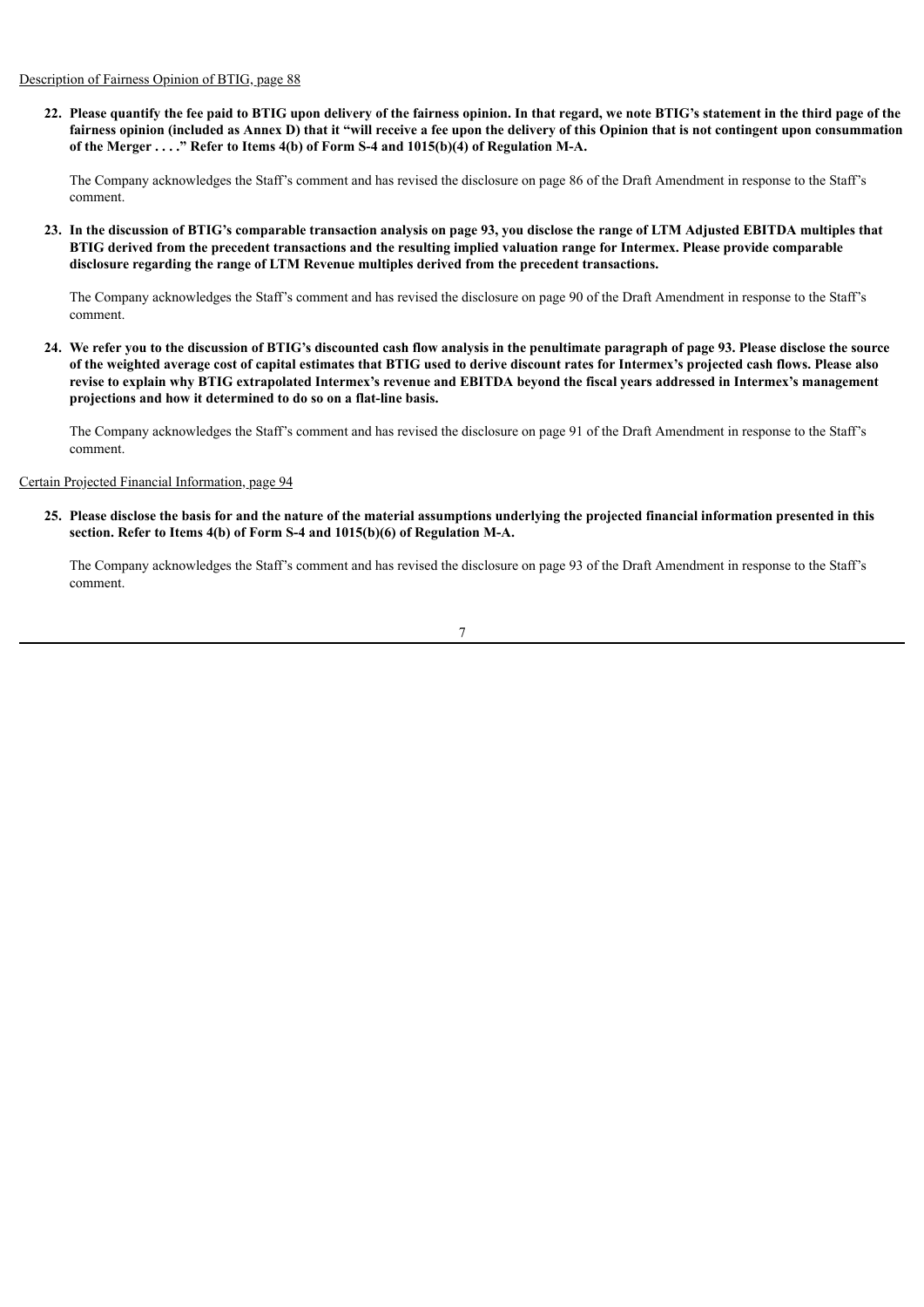26. Revise to provide additional tabular information that reflects potential changes to the merger consideration, consistent with the terms of the **Merger Agreement, and possible redemptions of the public shares.**

The Company acknowledges the Staff's comment and has revised the disclosure on page 96 of the Draft Amendment in response to the Staff's comment.

Proposal No. 4 — Approval of Additional Amendments to our Charter in connection with the Merger, page 104

27. Please provide your analysis as to why you are not required to unbundle those changes to your charter which are not specific to special purpose acquisition companies into separate proposals. Refer to Rule 14a-4(a)(3) of Regulation 14A as well as Question 201.01 of the **Division's Exchange Act Rule 14a-4(a)(3) Compliance and Disclosure Interpretations.**

The Company acknowledges the Staff's comment and has revised the disclosure throughout the Draft Amendment to unbundle Proposal No. 4 into three separate proposals in response to the Staff's comment.

# Information about Intermex, page 134

#### Overview, page 134

28. Reference is made to the table on page 135 where you disclose 2012 through 2017 adjusted EBITDA. Please revise to present, with equal or greater prominence, the most directly comparable financial measure calculated and presented in accordance with GAAP. In addition, please revise to present reconciliations which shall be quantitative, to the extent available without unreasonable efforts, of the differences between 2012 through 2015 adjusted EBITDA with the most directly comparable financial measure calculated and presented in accordance with **GAAP. Refer to Item 10(e)(1)(i)(A)-(B) of Regulation S-K.**

The Company acknowledges the Staff's comment and has revised the disclosure on page 135 of the Draft Amendment in response to the Staff's comment.

# Our Competitive Strengths, page 135

29. Please revise to provide the basis for your assertion that many of Intermex's competitors "prioritize global reach over growth and profitability." If the assertion is based on the belief of Intermex's management, please revise to make this clear.

The Company acknowledges the Staff's comment and has revised the disclosure on page 136 of the Draft Amendment in response to the Staff's comment.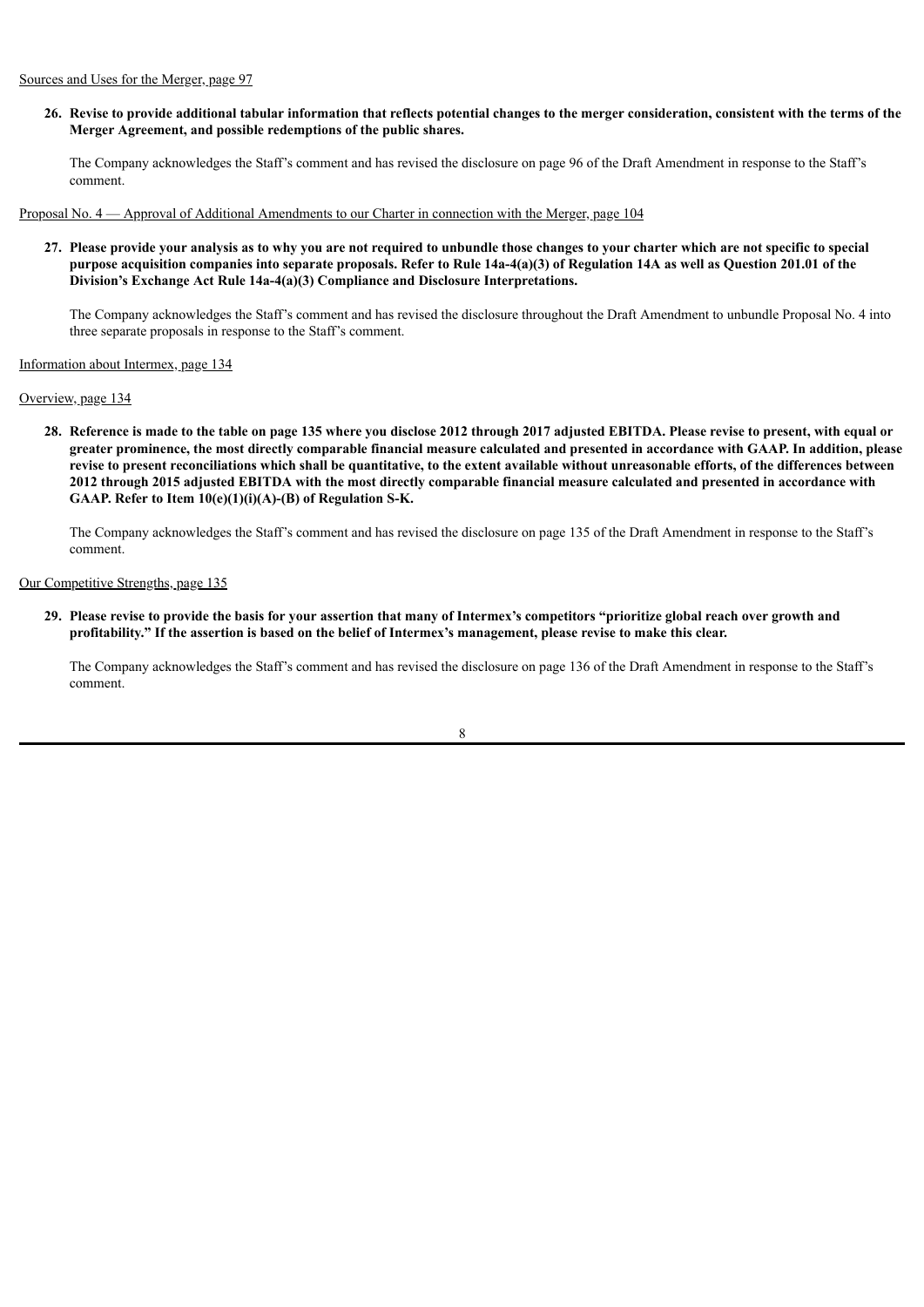# Our Growth Strategy, page 136

30. Please revise to identify the 15 states in which Intermex is "well-established" as well as the 10 states collectively accounting for 74% of U.S. **to Mexico remittance volume where Intermex "expect[s] to realize significantly increased market share growth."**

The Company acknowledges the Staff's comment and has revised the disclosure on page 137 of the Draft Amendment in response to the Staff's comment.

Executive Compensation, page 145

## Annual Cash Incentive Awards, page 148

31. Please revise to clarify, if true, that the "EBITDA" and "net EBITDA" targets discussed in this section relate to Intermex's Adjusted EBITDA. We note in that regard your disclosure here that Intermex achieved "100% of the Company EBITDA target of \$31,304,000" and "net EBITDA of 105.3% of budget" in 2017, as well as your disclosure of Intermex's historical EBITDA and Adjusted EBITDA results on **page 24 and elsewhere in the filing.**

The Company acknowledges the Staff's comment and has revised the disclosure on page 147 of the Draft Amendment in response to the Staff's comment.

32. Considering the Individual Goals comprise 60% of the Annual Cash Bonus for each named executive officer, please elaborate upon those **goals and provide quantified information about the specific financial objectives and strategic goals.**

The Company acknowledges the Staff's comment and has revised the disclosure on page 147 of the Draft Amendment in response to the Staff's comment.

Intermex's Management's Discussion and Analysis, page 151

Results of Operations, page 157

Successor Period Ended December 31, 2017 . . . , page 158

Operating Expenses, page 158

33. We note your description here of several factors which attributed to the increase in service charges from agents and banks that Intermex incurred over the fiscal period discussed. Please revise your disclosure to quantify the impact of each material driver.

The Company acknowledges the Staff's comment and has revised the disclosure on page 158 of the Draft Amendment in response to the Staff's comment.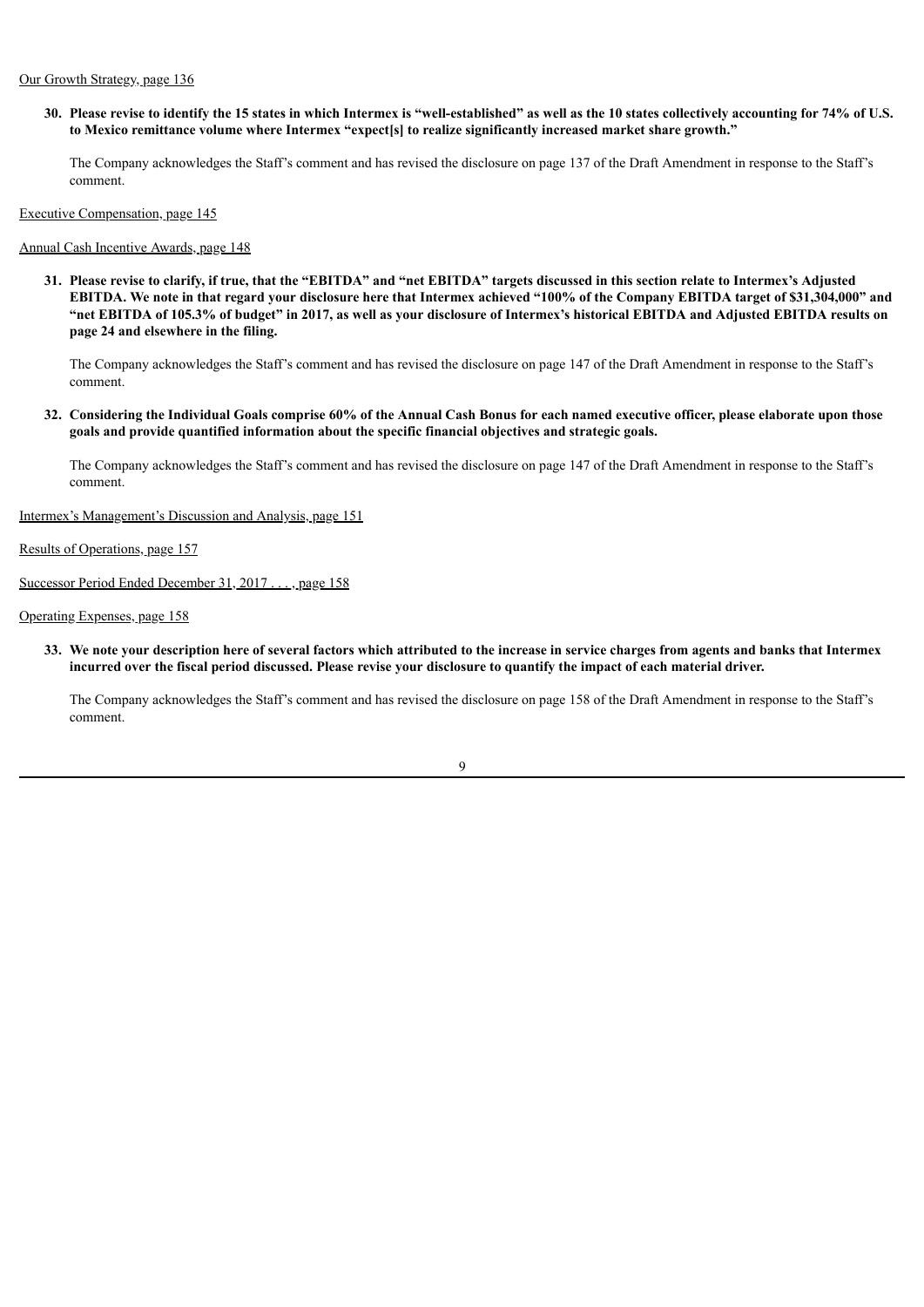34. Reference is made to your discussion of income taxes on pages 159 and 163. Please revise to provide a more detailed explanation of why the **provision for income taxes and effective tax rates differ for comparative periods.**

The Company acknowledges the Staff's comment and has revised the disclosure on pages 159, 162 and 163 of the Draft Amendment in response to the Staff's comment.

35. Reference is made to the second to last paragraph on page 162. Please revise to separately quantify the impacts that the increase in overall **transaction volume and higher average amount spent per transaction had on revenues.**

The Company acknowledges the Staff's comment and has revised the disclosure on page 161 of the Draft Amendment in response to the Staff's comment.

#### Beneficial Ownership of Securities, page 185

36. Please revise the beneficial ownership table on page 186 to identify the parties to the Shareholder Agreement. Refer to Items 18(a)(5)(ii) of **Form S-4 and 6(d) of Schedule 14A.**

The Company acknowledges the Staff's comment and has revised the disclosure on pages 185 and 187 of the Draft Amendment in response to the Staff's comment.

37. Disclose why the table reflects SPC Intermex, LP's ownership interest at 12,327,313 shares, when you currently expect to issue 16,598,281 **shares.**

The Company acknowledges the Staff's comment and has revised the disclosure on pages 185 and 187 of the Draft Amendment in response to the Staff's comment.

Intermex Holdings, Inc. Financial Statements

## Notes to Consolidated Financial Statements

Note 1 – Business and Consolidation of Operations

# Restatements, page F-26

38. Please explain to us why the valuation allowance error correction impacted both December 31, 2014 accumulated deficit and the provision **for income tax benefit for the year ended December 31, 2015.**

The Company acknowledges the Staff's comment and advises the Staff that the deferred tax asset utilization analysis as of December 31, 2014 did not properly extend until the expiration of the net operating loss carryforwards. Therefore, the valuation allowance for the deferred tax asset related to the net operating loss carryforwards was overstated and the provision for income tax benefit was understated in 2014 by \$12,969,232. In addition, the provision for income tax benefit was overstated in fiscal 2015 because Intermex corrected this error in 2015 instead of correcting it in fiscal 2014. The error has been corrected by restating the Predecessor Company December 31, 2014 accumulated deficit balance in the consolidated statements of changes in stockholder's equity and provision for income tax (benefit) expense for the year ended December 31, 2015 in the consolidated statements of operations and comprehensive (loss) income.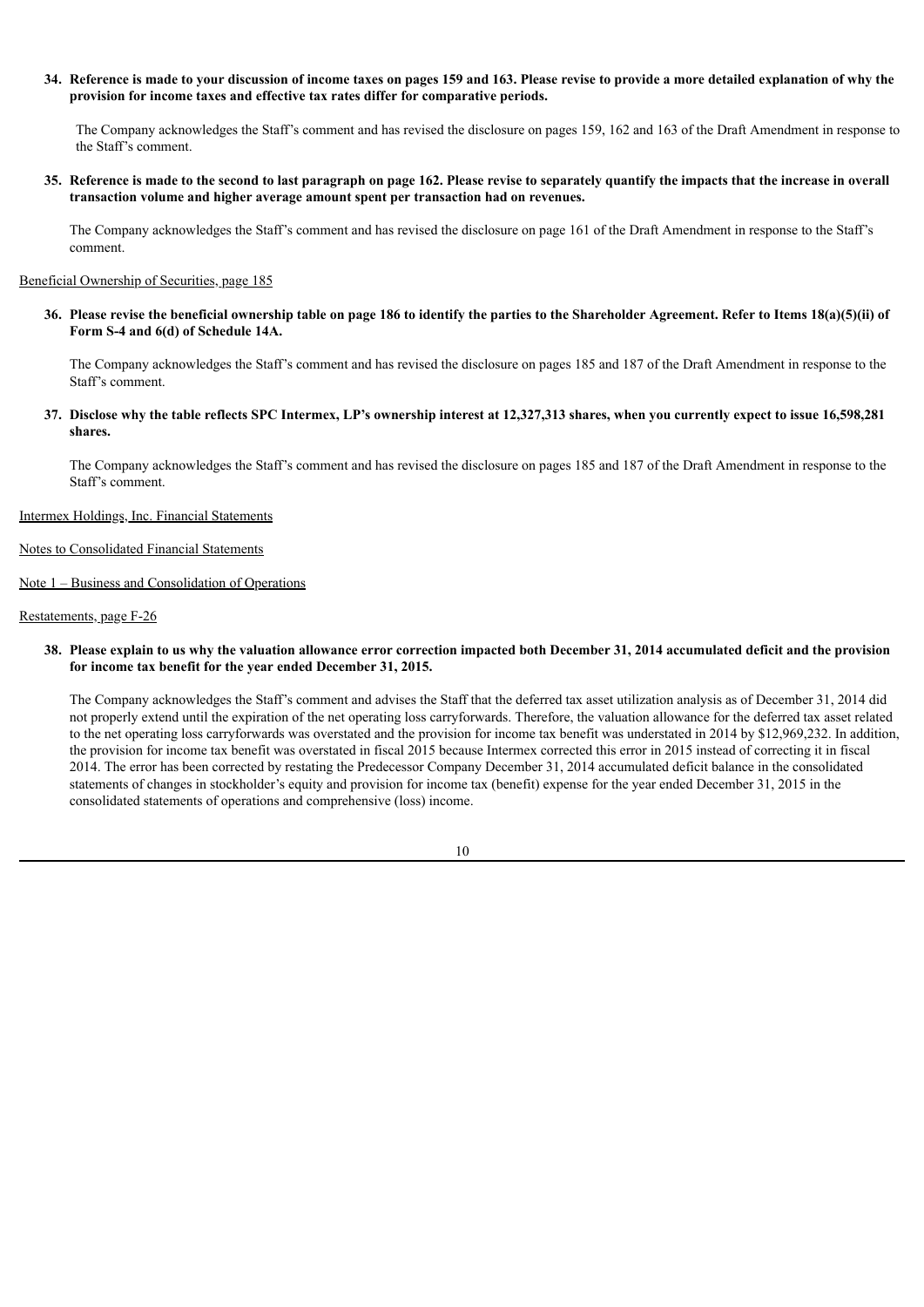The Company has also revised the disclosure on pages F-27 and F-28 of the Draft Amendment in response to the Staff's comment.

Note 12 – Stockholder's Equity and Share-Based Compensation

Predecessor Company

Stock Incentive Plan, page F-43

39. Please tell us how you accounted for the fiscal 2016 reduction in stock option exercise price. Please also clarify what happened to the stock options upon the change of control resulting from the Stella Point acquisition. In this regard, it appears there were no outstanding options as **of December 31, 2017 and you disclose that no options were exercised.**

The Company acknowledges the Staff's comment and advises the Staff that the options only vest upon a change of control event, therefore, the reduction in exercise price had no impact on Intermex's financial statements for 2016 since the vesting criteria had not been met. In addition, upon the change of control resulting from the Stella Point acquisition, effective February 1, 2017, all stock options outstanding became fully vested and all were exercised.

The Company has also revised the disclosure on pages F-44 and F-45 of the Draft Amendment in response to the Staff's comment.

# Note 13 – Income Taxes, page F-44

## 40. Please explain to us the nature of the change in tax rates in the years ended December 31, 2016 and 2015 that impacted your tax provision. **Please also tell us your consideration of adding disclosure in this regard.**

The Company acknowledges the Staff's comment and further advises the Staff that Intermex is subject to tax in various U.S. state jurisdictions. Changes in the annual allocation and apportionment of Intermex's activity amongst these state jurisdictions results in changes to the blended state rate utilized to measure Intermex's deferred tax assets and liabilities.

The Company has also revised the disclosure on page F-46 of the Draft Amendment in response to the Staff's comment.

\* \* \* \* \*

$$
1\\1
$$